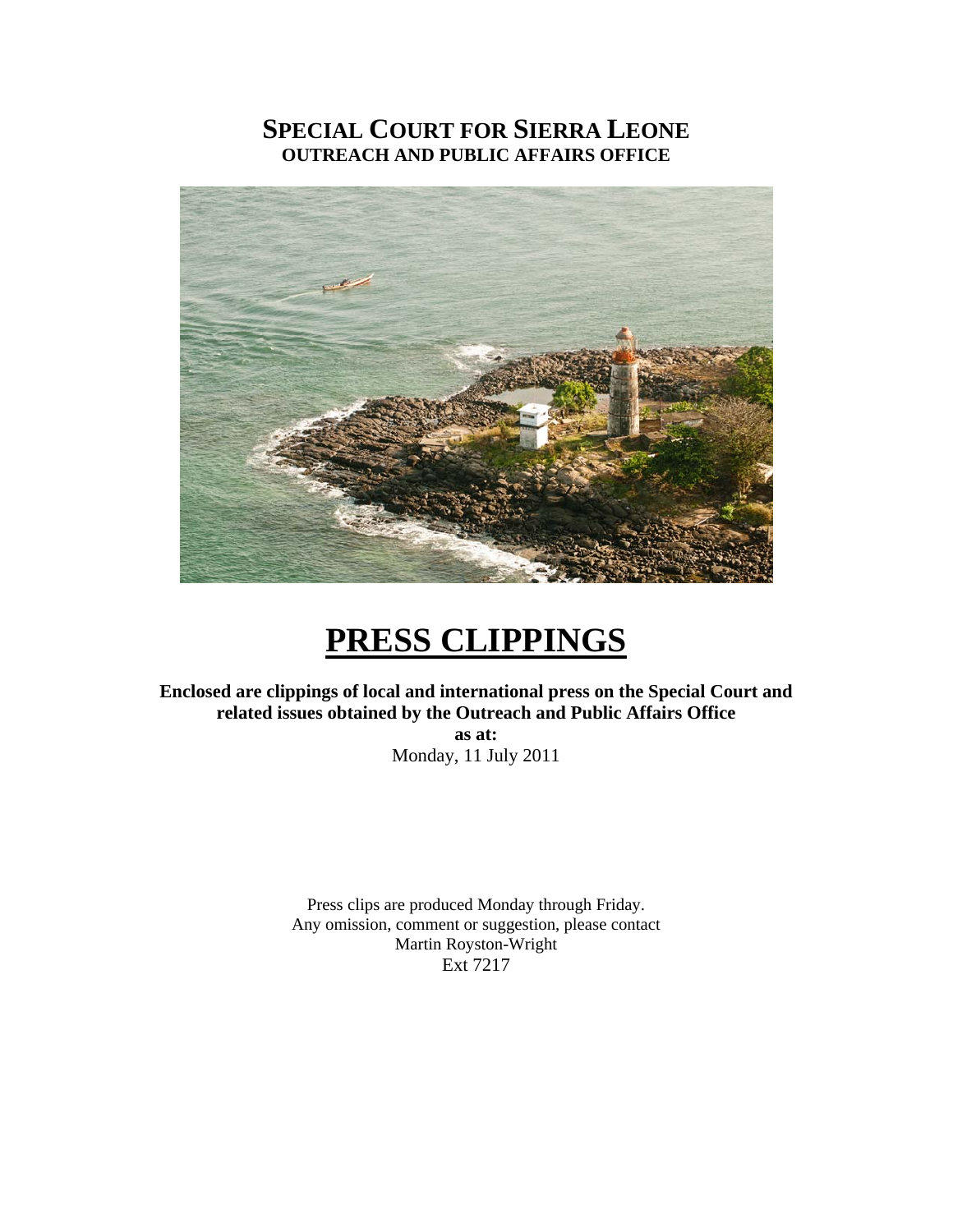| <b>International News</b>                                                 |           |
|---------------------------------------------------------------------------|-----------|
| Hariri Court Seeks Interpol's Help to Apprehend Suspects / The Daily Star | Pages 3-4 |
| ICC to Train Universities on Law / New Vision                             | Page 5    |
| Uganda Charges Rebel commander in War Crimes Trial / Agence France Presse | Page 6    |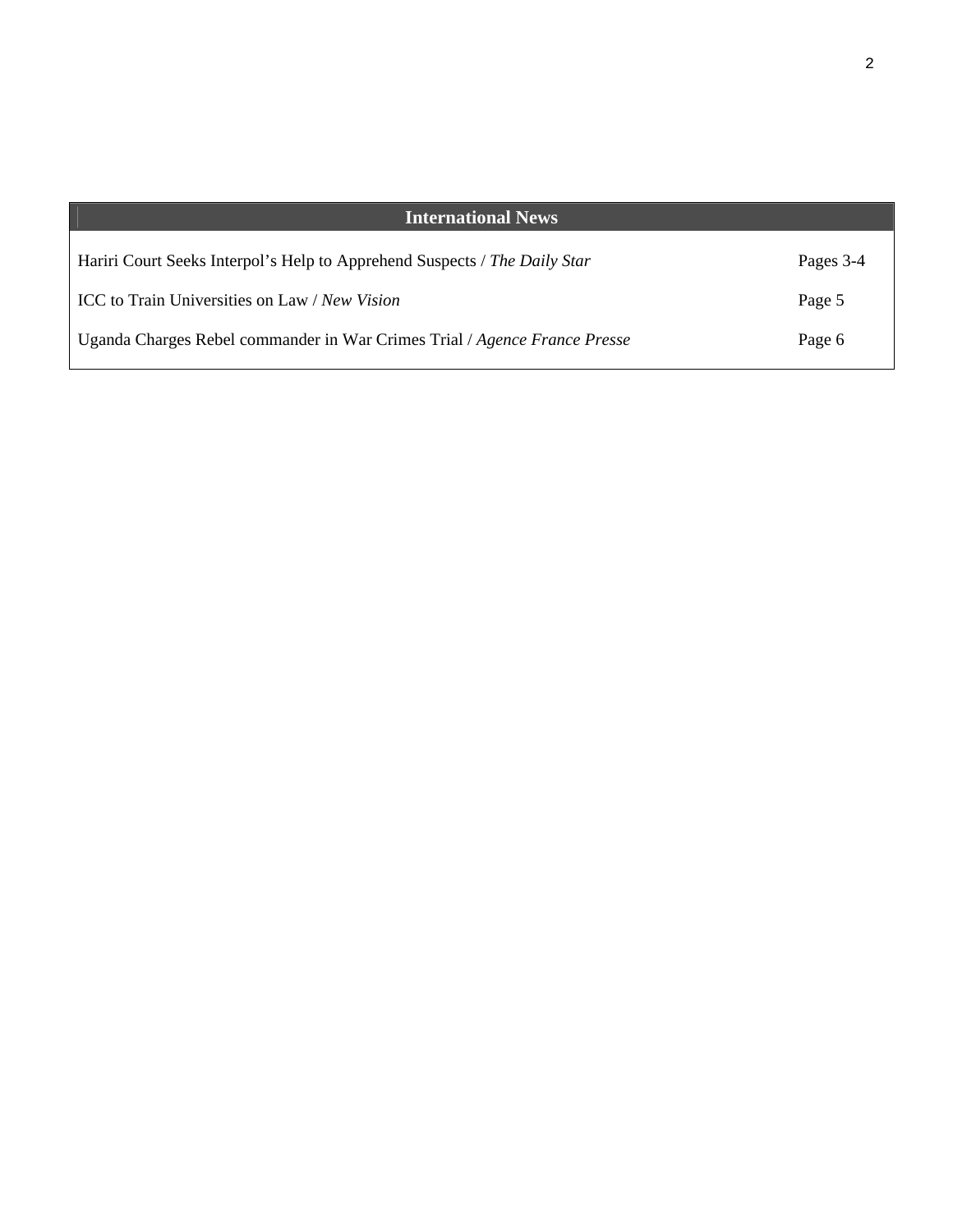#### **Hariri court seeks Interpol's help to apprehend suspects**

By [Patrick Galey](http://www.dailystar.com.lb/Patrick-Galey.ashx) 

The U.N.-backed probe into the 2005 assassination of statesman Rafik Hariri has asked Interpol to assist in apprehending suspects, a court spokesperson said Sunday.

"I can confirm that based on a request by the Pre-Trial Judge [Daniel Fransen] we've submitted international arrest warrants to Interpol," Special Tribunal for Lebanon spokesperson Marten Youssef told The Daily Star.

Youssef said that Bellemare had requested a "red notice" for accused individuals, which would allow Interpol to contact authorities in member states and issue arrest warrants that are closed to the public.

"The reason for that the indictment remains confidential," Youssef said.

"The STL has a memorandum of understanding with Interpol that allows us to share information. Once the indictment becomes public, the red notices given to Interpol will be made public," Youssef added.

The court issued its first indictment to authorities in Beirut earlier this month, in a document believed to contain the names of several Hezbollah members. Lebanon is now obliged, according to agreements it signed with the U.N. and The Hague, to apprehend accused individuals.

Judge Fransen ruled that the indictment would be "sealed" – or confidential – and hence did not name suspects publicly.

The court's statute dictates that if suspects are not arrested within 30 working days of an indictment being issued, their names will be made public.

The Daily Star has received information that the STL's indictment contains the names of non-Lebanese individuals. The court's agreement with Interpol would allow warrants it has issued to be distributed to any country believed to be harboring suspects.

Although Youssef declined to be drawn on whether all accused individuals are in Lebanon, he said Interpol's involvement would increase the likelihood of catching the men.

"The idea of sharing [warrants] with Interpol is that through its agreements with member states we can get them to communicate information [on suspects]. This means [suspects] would not be allowed to travel and hopefully they can be arrested," he said. "If these individuals are outside Lebanon or try to leave Lebanon, they would be arrested."

The debate over the STL held up Prime Minister Najib Mikati's Cabinet policy statement, which stopped short of expressly promising that Lebanon would abide by U.N. Security Council Resolution 1757, an agreement stating that Beirut must cooperate with the court and help with its running costs. The vague reference to the court led France and the EU to express their concern that some politicians in Lebanon may be trying to discredit the court.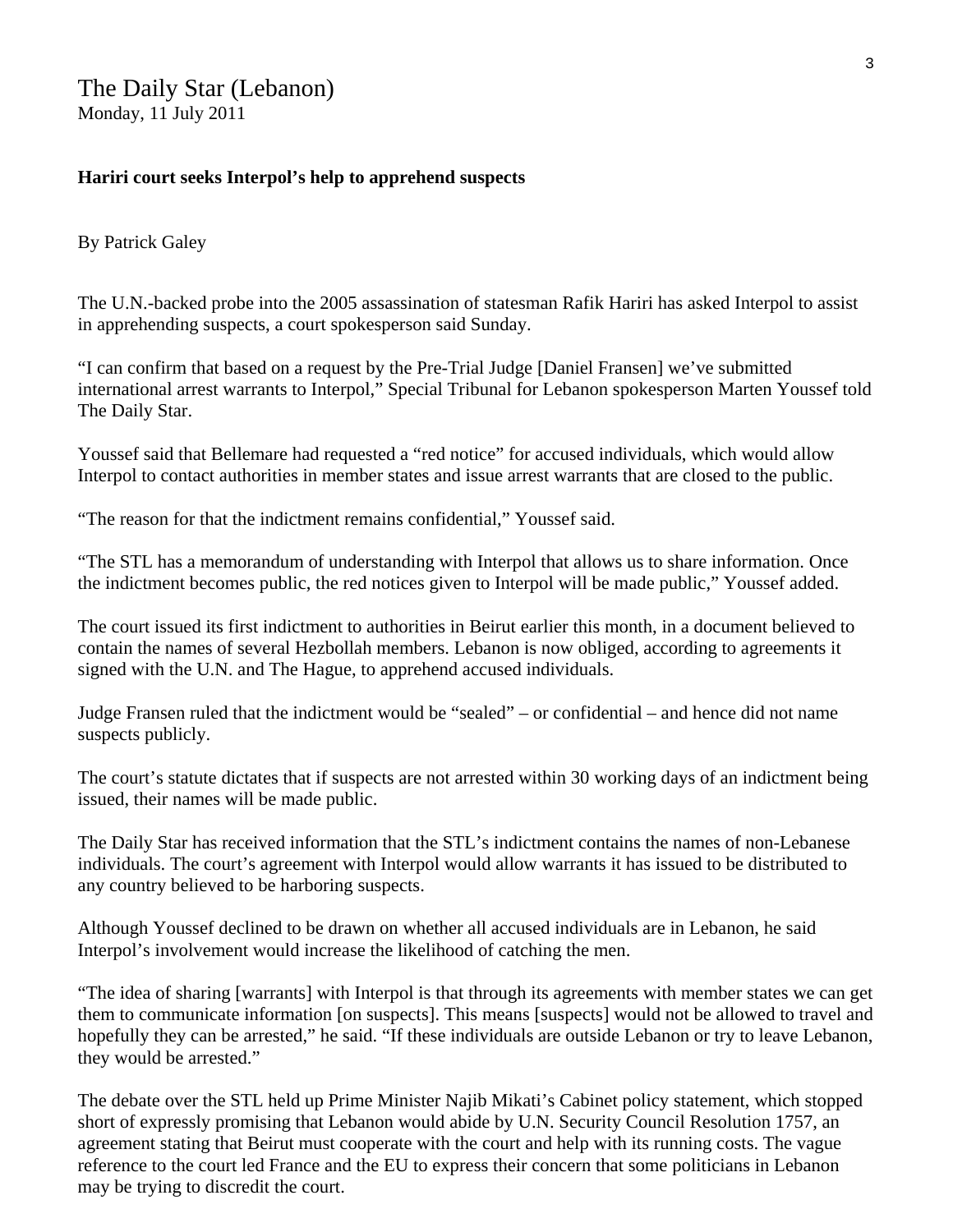Following the indictment, Hezbollah Secretary-General Sayyed Hassan Nasrallah made a televised address vowing that party members would not be turned over to the court. Nasrallah had previously called for a Lebanese boycott of the court, which he labeled an "Israeli project."

Chafik Masri, professor of international law at the American University of Beirut said the tribunal had asked for Interpol assistance as a precaution.

"The court cannot wait to start moving, and they need these precautions immediately," he told The Daily Star. "In principle, a red notice is issued to individuals who are suspected of unlawful killing or terrorist acts." "According to bilateral agreements between Interpol and member countries, when they [countries] receive a list of suspects – and this does not mean they are criminals as they are innocent until proven guilty – they must act."

Hariri's killing was initially blamed on Syria. Although Damascus has always denied involvement in the crime, reports have suggested that individuals thought to be connected to the assassination are residing in Syria. Since Syria is an Interpol member state, Masri said its authorities would have to act on any warrant they received.

"Syria is within the member states of Interpol and they are supposed, according to treaties, to respond if there is any possibility," he said. "Of course, [Interpol] does not have police powers to be invoked but it can communicate with member states and this means that suspects should be stopped from escaping."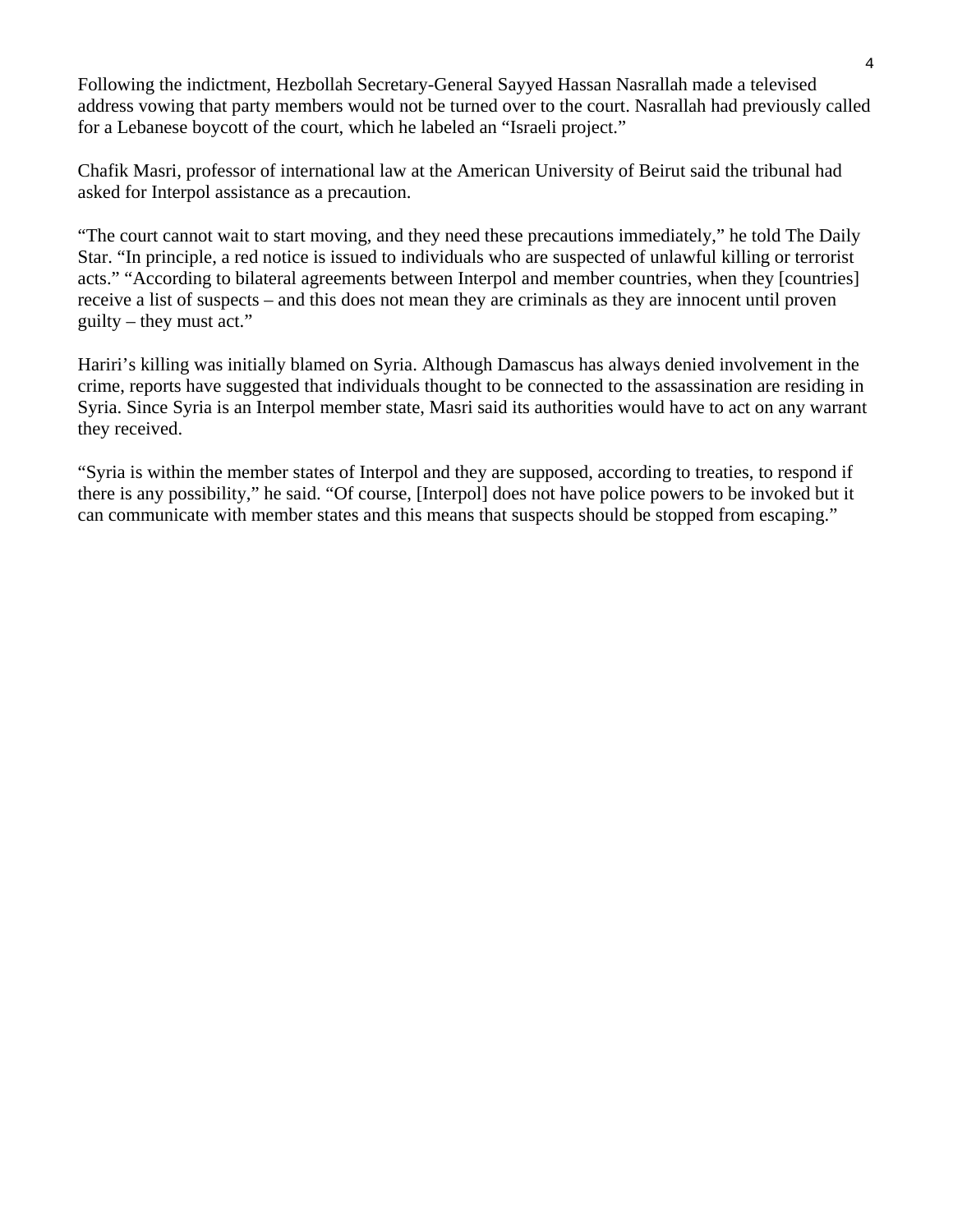New Vision Wednesday, 6 July 2011

#### **ICC to train universities on law**

#### BY MILTON OLUPOT

The International Criminal Court (ICC) is working towards facilitating East African universities to start courses on international criminal law.

Maria Kamara, the ICC outreach coordinator for Uganda, yesterday said the academic programme of the public information and documentation section of the court will promote in-depth teaching of courses related to international criminal law in universities, especially in countries where the ICC is conducting investigations.

She made the remarks at the opening of a four-day seminar in Kampala for lecturers and professors in law faculties in selected universities in Uganda and Kenya.

Kamara said the programme targets partners of the court in an effort to promote respect for international criminal law through high level education.

With support from the Universite Paul-Cezanne AixMarseille III of France, the ICC has contracted Prof. Xavier Philippe, a professor of international criminal law, to facilitate seminars about the course across ICC signatory countries.

Philippe said the area of international criminal law was virgin because it never existed until the last few years when the ICC was born.

About 20 lecturers and professors of law from Uganda and Kenya are taking part in the seminar at Hotel Africana in Kampala.

"The programme will provide the dons with useful tools and background material they require to teach international criminal law and ICC courses to students in their respective universities," Kamara said.

The seminar is handling topics such as the ICC and other forms of justice, the jurisdiction of the court, triggering proceedings before ICC and the various forms of international responsibility.

Philippe said the challenge with the ICC today is that people responsible are not specifically trained in international criminal law and are, therefore, grappling to facilitate effective management of the court.

"We have to teach judges and advocates and not only university students," he said.

The other challenge he observed was the unwillingness of states to be signatories to the Rome Statute.

*Note: Maria Kamara worked in the Outreach section of the Special Court before joining the ICC.*